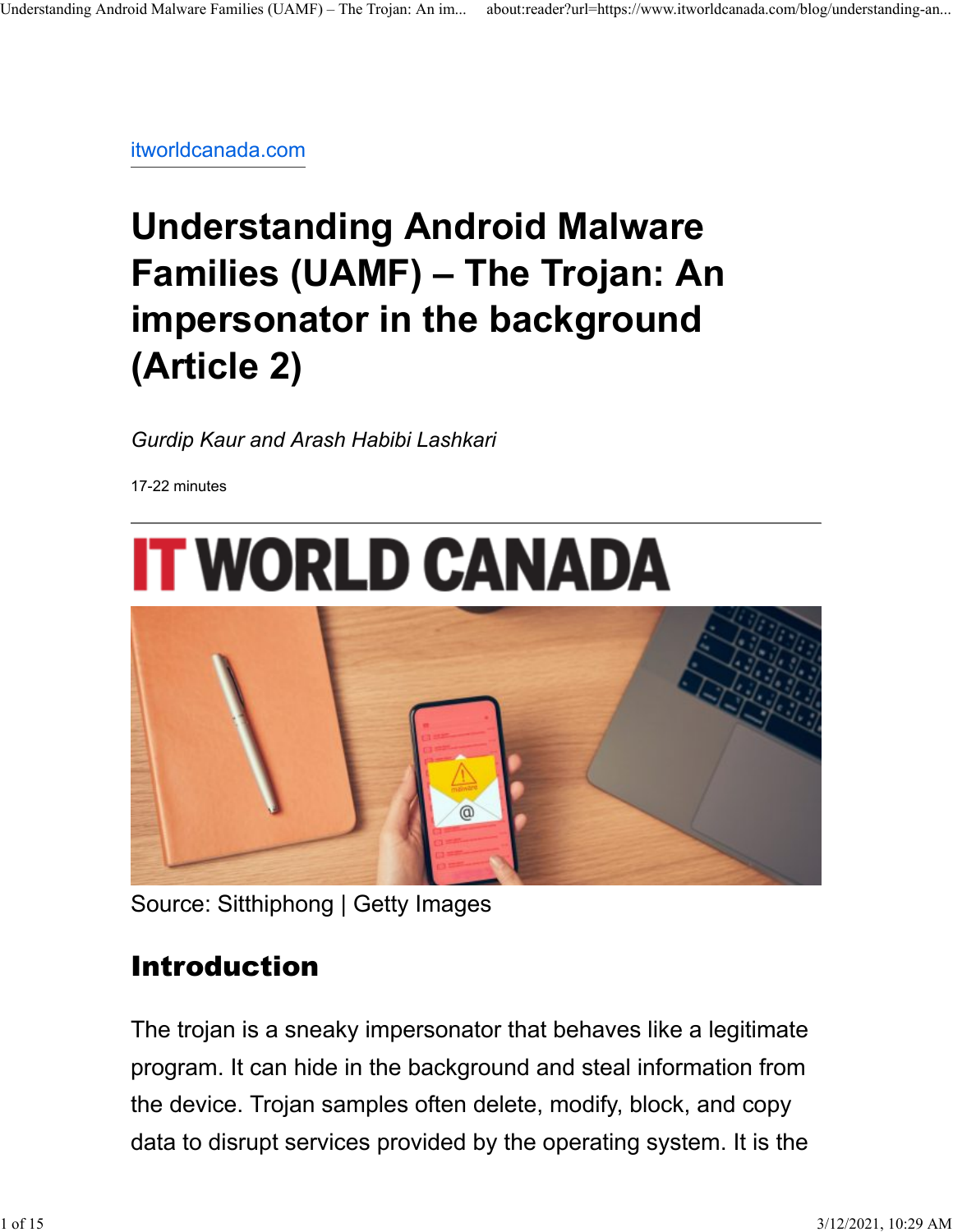most significant malware category representing several Trojan categories, including Trojan-Banker, Trojan-Dropper, Trojan-SMS, and Trojan-Spy. This article uncovers prominent Trojan categories and provides deep insights into functions, activities, and communication processes used by famous Trojan families. It presents imperative indicators to understand that smartphones are infected by Trojan malware. It also digs deeper into technical features that can detect Trojan on a smartphone. Finally, the article introduces some preventive measures to protect the device from Trojan families.

#### In case you missed it

Understanding Android Malware Families (UAMF) – The Foundations (Article 1)

### Trojan categories and families

The prominent Trojan malware categories include Trojan-Banker, Trojan-Dropper, Trojan-SMS, and Trojan-Spy. This section discusses the pertinent functions performed by each of these malware categories and names some important malware families under these malware categories. Figure 1 shows an overview of Trojan malware categories.



#### Figure 1: Trojan Malware Categories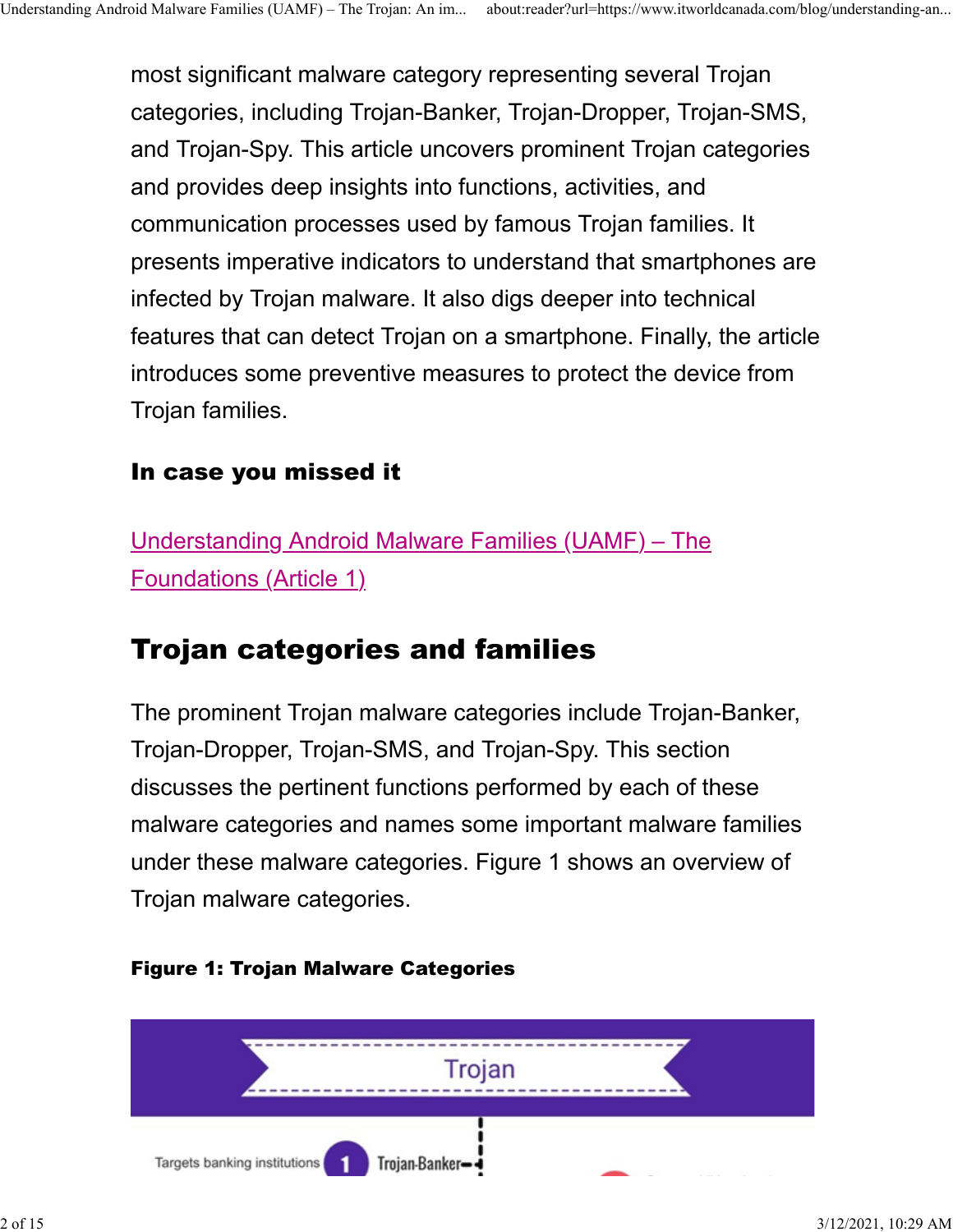

*Trojan-Banker:* Trojan-Banker is a malware category that targets banking institutions. It is designed to access confidential information processed during online banking transactions. For example, when a user accesses his online banking payment system to transfer an amount, Trojan-Banker may access the user's confidential information such as bank account number, credit card details, date of birth, and account balance. The curious question that comes to mind is, "from where this malware comes to target a banking system?" The logical answer to this question is that it is installed in one way or the other on the target computers. It may come embedded with genuine software that the user installed on his machine without knowing that it contains a Trojan. Trojan-Banker is legitimate software until it is installed on a computer system. Once installed, it may gain unauthorized access to steal user's files and systems. In more severe cases, it may transfer a handsome amount of money from a user's account. Let us take an example in which a user received a phishing email from an attacker that appears to be sent by his bank. The email asks him to urgently change the password of his online banking system due to security reasons. It also provides a link at the bottom of the text to open the banking portal. Unconscious and the scared user will believe in the requirement to click the link in the email to change their password. As soon as he clicks the link, a phishing web page is opened that appears remarkably like the genuine banking online portal. The user enters his login name and password and clicks on the submit button. The attacker grabs his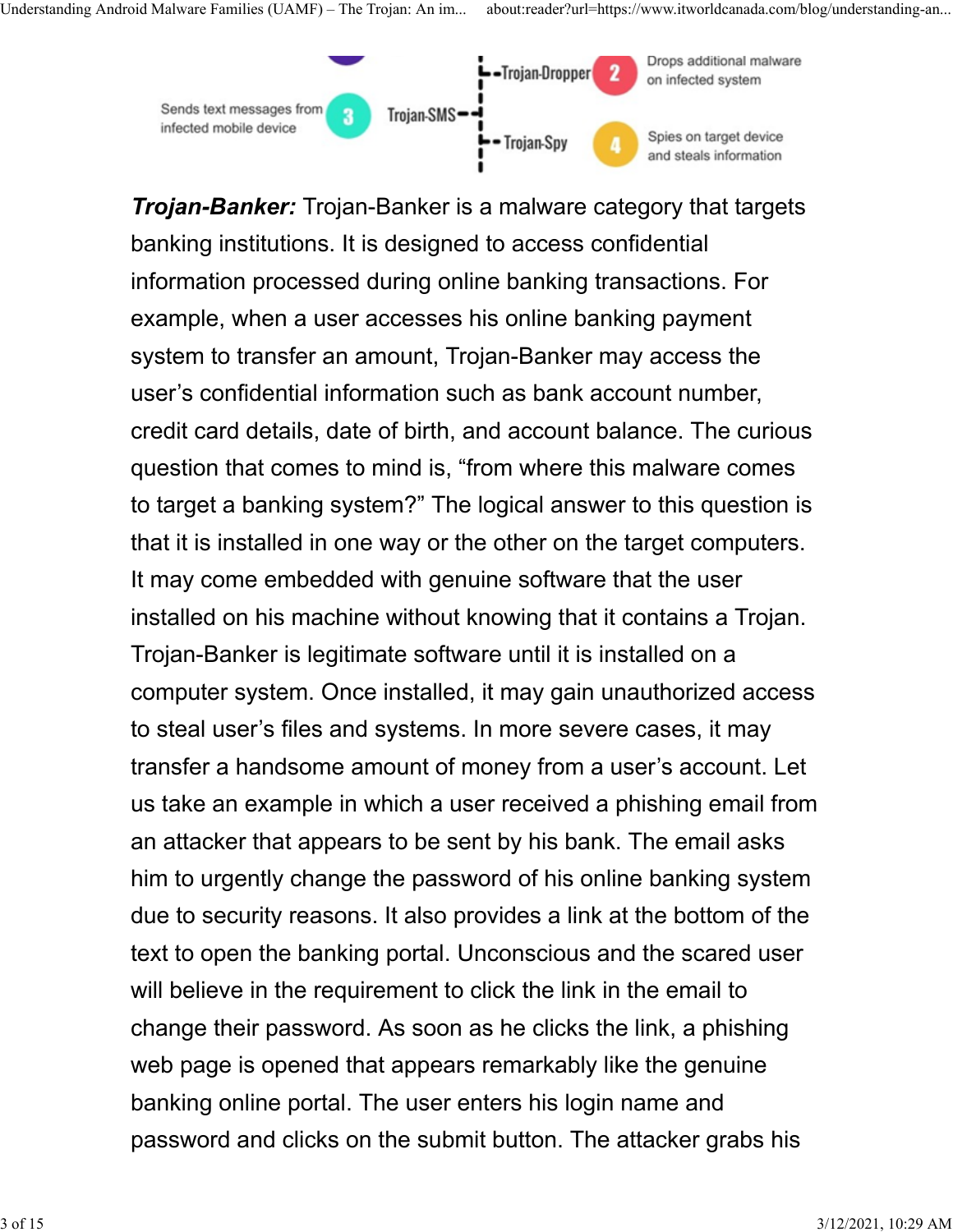username and password to do whatever he can. Some famous Trojan-Banker families include *asacub, fakebank, faketoken, marcher, minimob, bankbot, gugi, wroba, zitmo, svpeng*, and *guerrilla*.

*Trojan-Dropper:* Trojan-Dropper is a helper malware that drops additional malware on the infected device. It does not perform any malicious activity independently; instead, it supports the malicious activities performed by other Trojan categories. It downloads and installs legitimate-looking malicious files on the infected smartphone and decompresses some harmless files. Trojan-Dropper removes itself automatically after installing the malware. Some common activities that result in downloading and installing malware include visiting malicious websites, opening suspicious attachments, and downloading unknown free applications. For example, a user downloads a radio streaming APK from an online Android application store. The application is played by FM radio channels at different frequencies. However, the user observes that the smartphone keeps awake unnecessarily after downloading the radio application. On digging deeper, a reverse engineer identified that apart from playing radio channels, the application is performing some malicious activities such as accessing the network state of the phone, installing additional applications without user consent, deleting some files from the phone, mounting file systems, visiting malicious and unknown websites, and keeping the phone awake when all these activities are being performed in the background. The radio streaming application acts as a Trojan-Dropper that itself is not malicious. Still, it comes bundled with a bunch of malicious APKs that get installed with this APK and then start doing malicious things on the target device.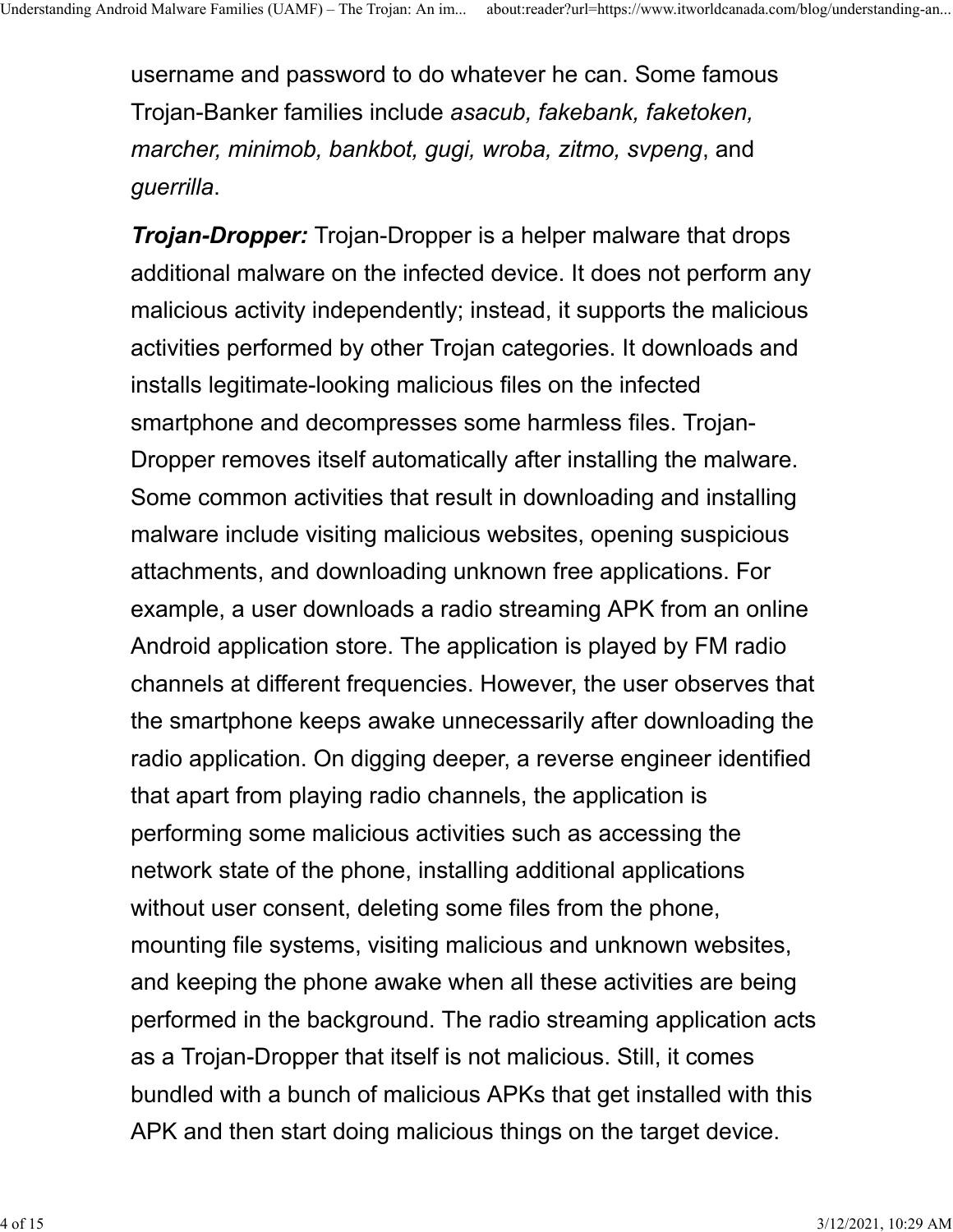Some famous Trojan-Dropper families include *cnzz, locker, rooter, xiny, boqx, hqwar, ramnit, ztorg, and gorpo*.

*Trojan-SMS:* Trojan-SMS is primarily involved in sending Short Message Service (SMS) from an infected mobile device. It accesses the telephony manager of the Android operating system by virtue of which it can access the contact list on the infected device and send short and multi-part text messages to other contact numbers accessed from the contact list of the infected device. The critical part of the activities is that these activities are performed without the user knowing about them. There is a fee associated with sending text messages to premium-rate SMS numbers. Therefore, the victim is financially targeted by Trojan-SMS. As an aftermath of the malicious activities performed by Trojan-SMS, a user is notified of the unexpected charges of sending such messages from his phone. It is fascinating to mention that Trojan-SMS is installed automatically with some free applications that intend to provide some useful functionality. Some famous Trojan-SMS families include *opfake, hipposms, podec, feejar, smsdel, plankton, jsmshider, smsbot, boxer, fakeinst, and vietsms*.

*Trojan-Spy:* Trojan-Spy is a spyware that spies on the infected cell phone. It is designed to steal information from the target device by several means. Trojan-Spy malware grabs the device information such as International Mobile Equipment Identity (IMEI) number, IP address, and list of installed applications. Some unusual activities performed by Trojan-Spy include switching the mobile ringer (for example, from normal mode to silent mode), sending and deleting SMS, accessing Wi-Fi and turning it off, and connecting to available Wi-Fi access points other than the one to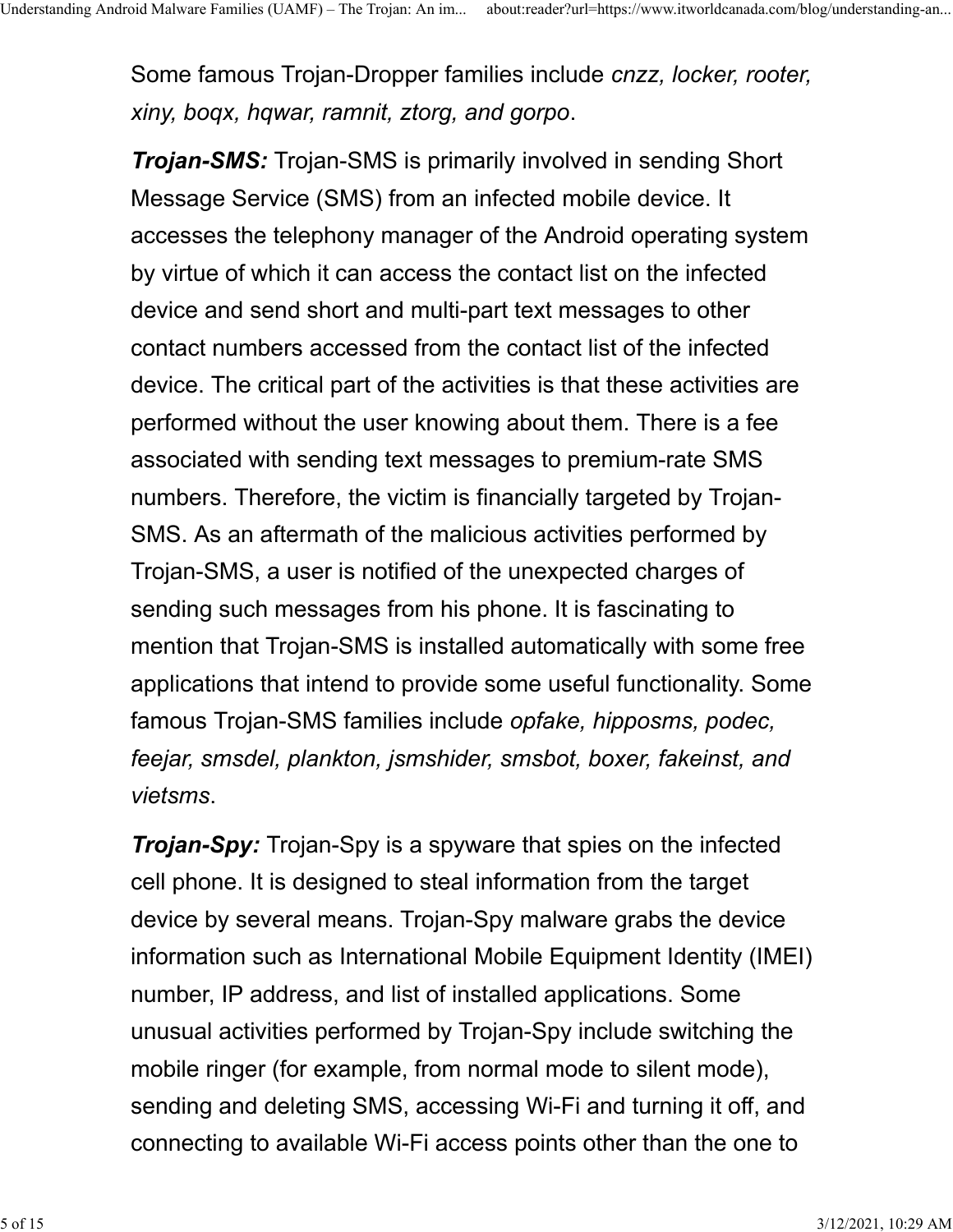which user is already connected. Some famous Trojan-Spy families include *spynote, kasandra, spyagent, spyoo, tekwon, sandr, qqspy, smforw, smsthief, smszombie, and spydealer*.

Table 1 provides a brief description of the Trojan categories and lists some common malware families under them.

| <b>Malware</b><br><b>Category</b> | <b>General Description of</b><br><b>Behavior</b>                                                                                                    | <b>Common Malware</b><br><b>Families</b>                                                                  |
|-----------------------------------|-----------------------------------------------------------------------------------------------------------------------------------------------------|-----------------------------------------------------------------------------------------------------------|
| Trojan                            | An impersonator that hides<br>itself in the background and<br>disrupts the services<br>provided by the operating<br>system.                         | autosms, gluper,<br>hiddenapp, mobtes,<br>qysly, boogr, subspod,<br>drosel, autoinst,<br>obtes, noicondl  |
| Trojan-<br><b>Banker</b>          | Picks out banking system to<br>steal username and<br>password, and illegitimately<br>transfers money from<br>user's account to attacker<br>account. | asacub, fakebank,<br>faketoken, marcher,<br>minimob, bankbot,<br>gugi, wroba, zitmo,<br>svpeng, guerrilla |
| Trojan-<br>Dropper                | Acts as a helping software<br>to Trojan malware, drops<br>additional malware, installs<br>it, and removes itself<br>automatically.                  | cnzz, locker, rooter,<br>xiny, boqx, hqwar,<br>ramnit, ztorg, gorpo                                       |
| Trojan-<br><b>SMS</b>             | Send text messages to<br>premium contact numbers<br>that result in unexpected                                                                       | opfake, hipposms,<br>podec, feejar, smsdel,<br>plankton, ksmshider,                                       |

| Table 1: Summary of Trojan categories |  |  |  |
|---------------------------------------|--|--|--|
|---------------------------------------|--|--|--|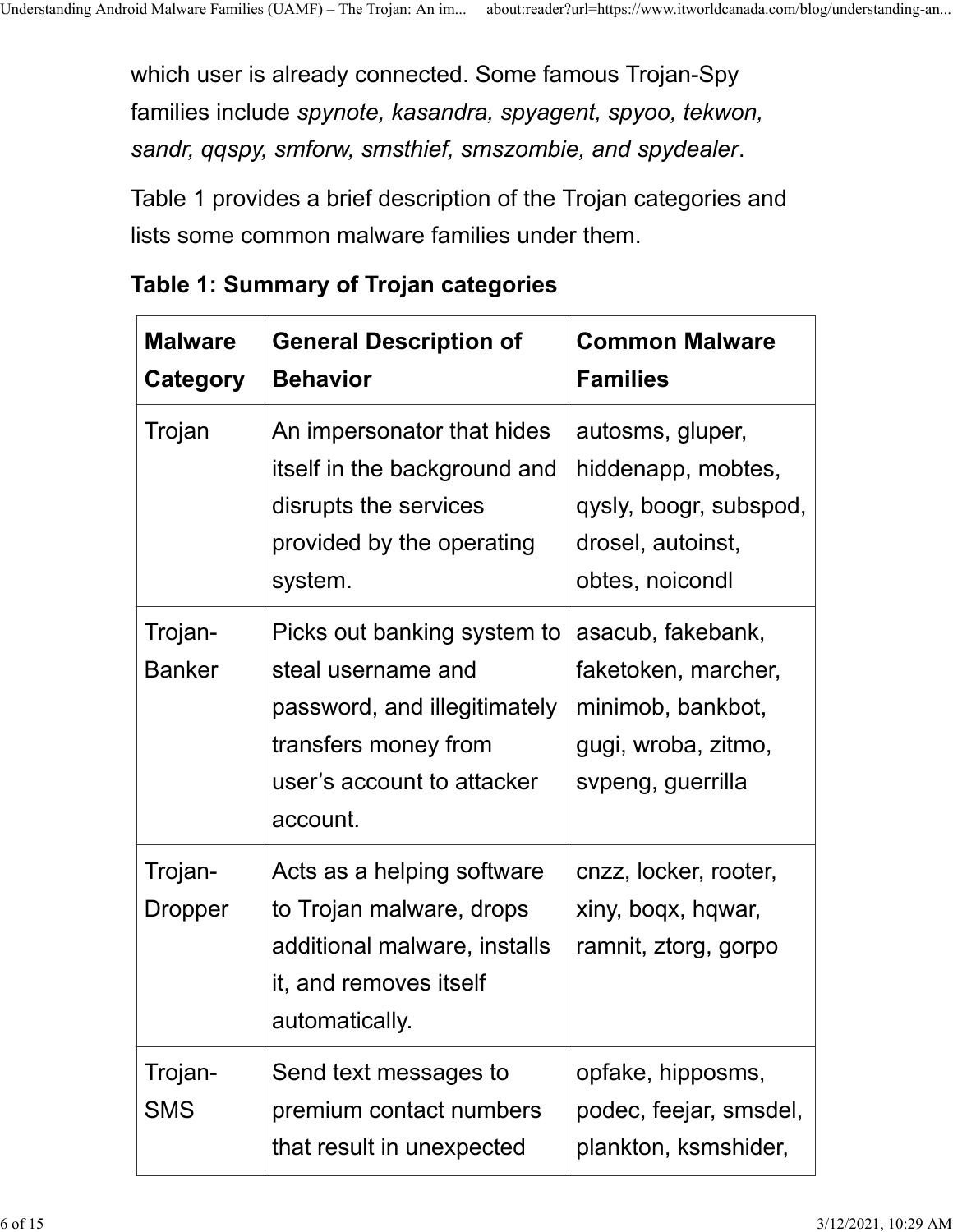|                | charges to the target user.                                                                                                           | smsbot, boxer,<br>fakeinst, vietsms                                                                            |
|----------------|---------------------------------------------------------------------------------------------------------------------------------------|----------------------------------------------------------------------------------------------------------------|
| Trojan-<br>Spy | Spies target cell phones to<br>steal device information<br>such as IMEI number, IP<br>address, and list of installed<br>applications. | spynote, kasandra,<br>spyagent, spyoo,<br>tekwo, sandr, qqspy,<br>smforw, smsthief,<br>smszombie,<br>spydealer |

## Imperative indicators to detect Trojan on a smartphone

There are several general and technical indicators that help detect a Trojan on a smartphone. This section delves into both types of indicators.

*General indicators:* Following general indicators point at the presence of Trojan malware that are easy to observe on an infected mobile device:

- *High battery and data usage:* Trojan malware consumes a lot of battery and data. It downloads and installs malicious applications in a hidden manner that results in high battery drainage and data consumption.
- *Getting slower:* Every Trojan malware category makes the target device much slower since it consumes a lot of memory by running in the background.
- *Unexpectedly installed applications:* Evidently Trojan installs suspicious applications that perform malicious activities. No need to mention that these applications are installed without any user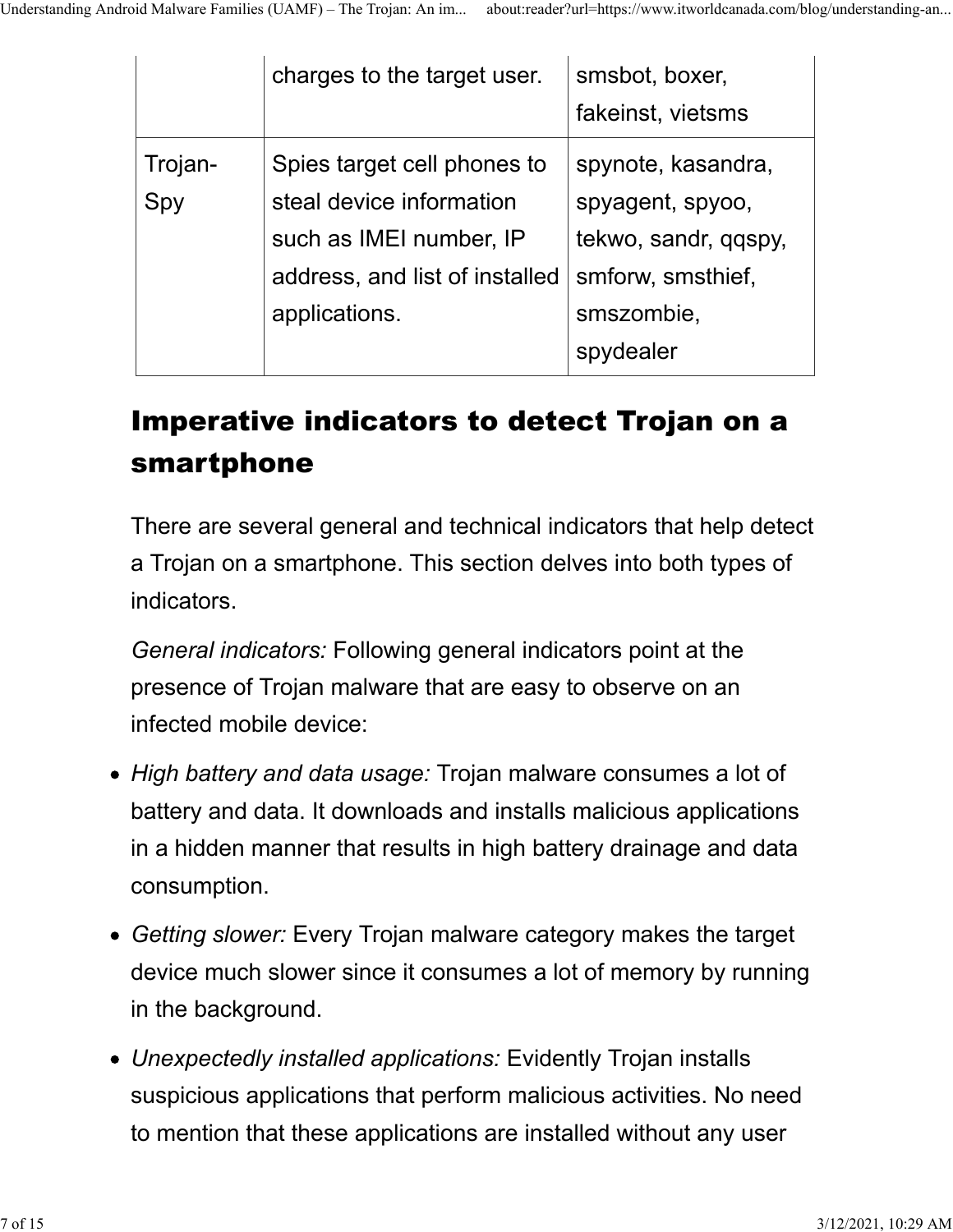permission.

*Technical indicators:* Following technical indicators hint that the smartphone is infected by a Trojan malware:

- *Automatic device reboot:* Some Trojan samples automatically reboot the phone repeatedly. This activity is performed so that the configuration changes made to the device after installing malware can take place.
- *Send/Receive SMS:* Trojan-SMS and Trojan-Spy malware families send and receive chargeable premium text messages to premium numbers. If such a text message appears in the phone message list, it indicates infection by any Trojan malware family.
- *Access telephony manager:* Like text messages, Trojan accesses the telephony manager of Android operating system to make unknown calls. These calls are logged in to the phone call log.
- *Keep the device awake:* When Trojan installs unwanted malicious applications in the background, it keeps the phone awake when such an operation is under process. It accesses permission related to the wake lock feature of the Android operating system. This feature does not let the device sleep until a background activity is taking place.
- *Switch phone state:* Trojan accesses permissions related to current phone state and switches it abruptly. For example, if the phone is in ringer mode, it may be switched to vibrate mode or silent mode and vice versa.
- *Network change:* Trojan malware accesses Wi-Fi state of the device and toggles it to connect to other available access points.
- *Restart packages:* Trojan-Dropper restarts some packages in the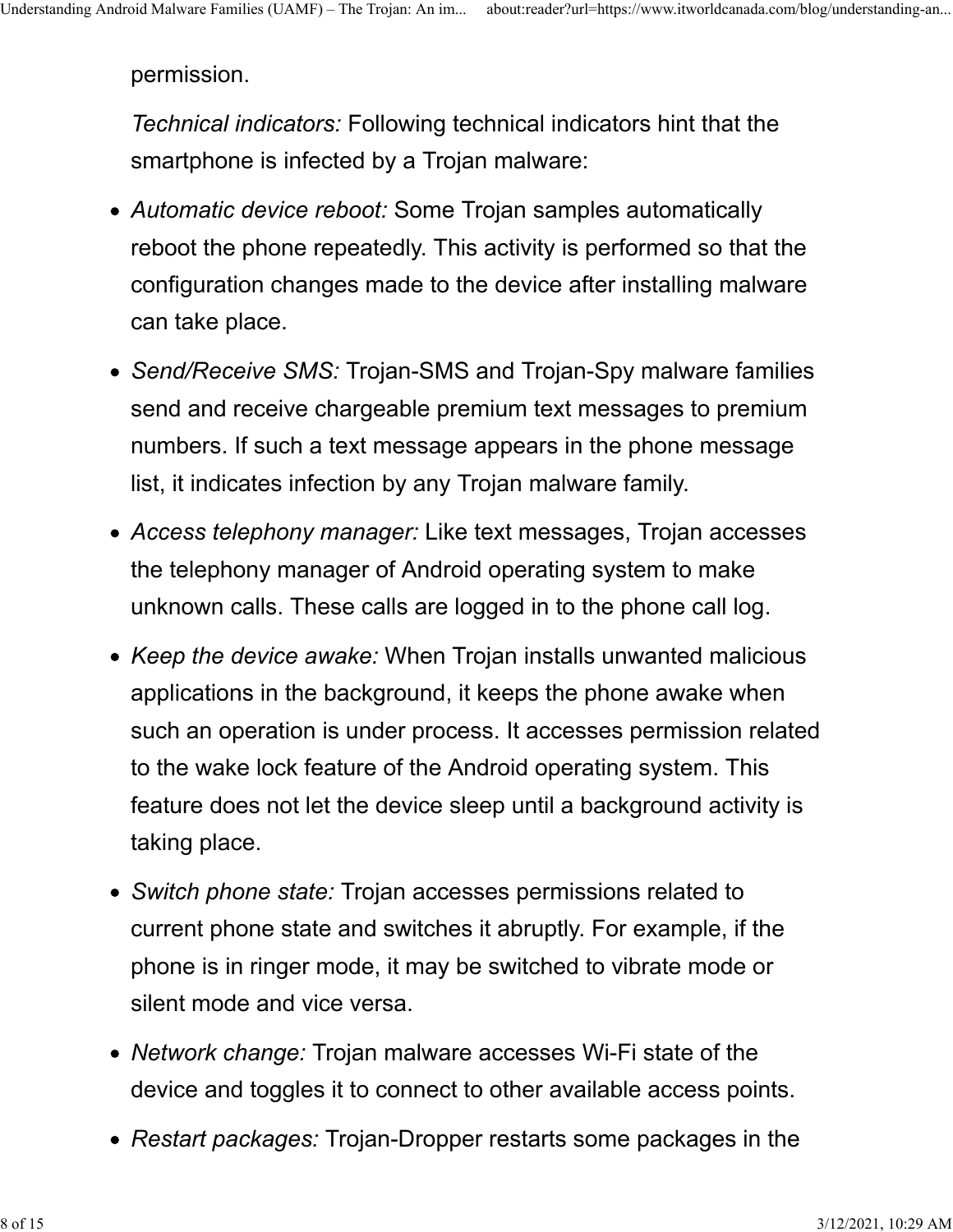Android operating system. However, it is not that easy to detect until an adverse effect comes in effect.

### Technical features that can detect Trojan

Based on our research in a representative Android dataset, named *CCCS-CIC-AndMal-2020*, published in collaboration with Canadian Centre for Cyber Security (CCCS) and the Canadian Institute for Cybersecurity (CIC), there are certain set of features that can be used to detect Android malware, especially Trojan. Figure 2 presents high ranked features that detect Trojan with high accuracy. These features are divided into three categories: memory, network, and API.



#### Figure 2: Features to detect Trojan with high accuracy

*Memory features:* Memory features define activities performed by malware by utilizing memory.

*Shared Pages:* It depicts pages in memory that are shared between two processes. It considers sharing pages across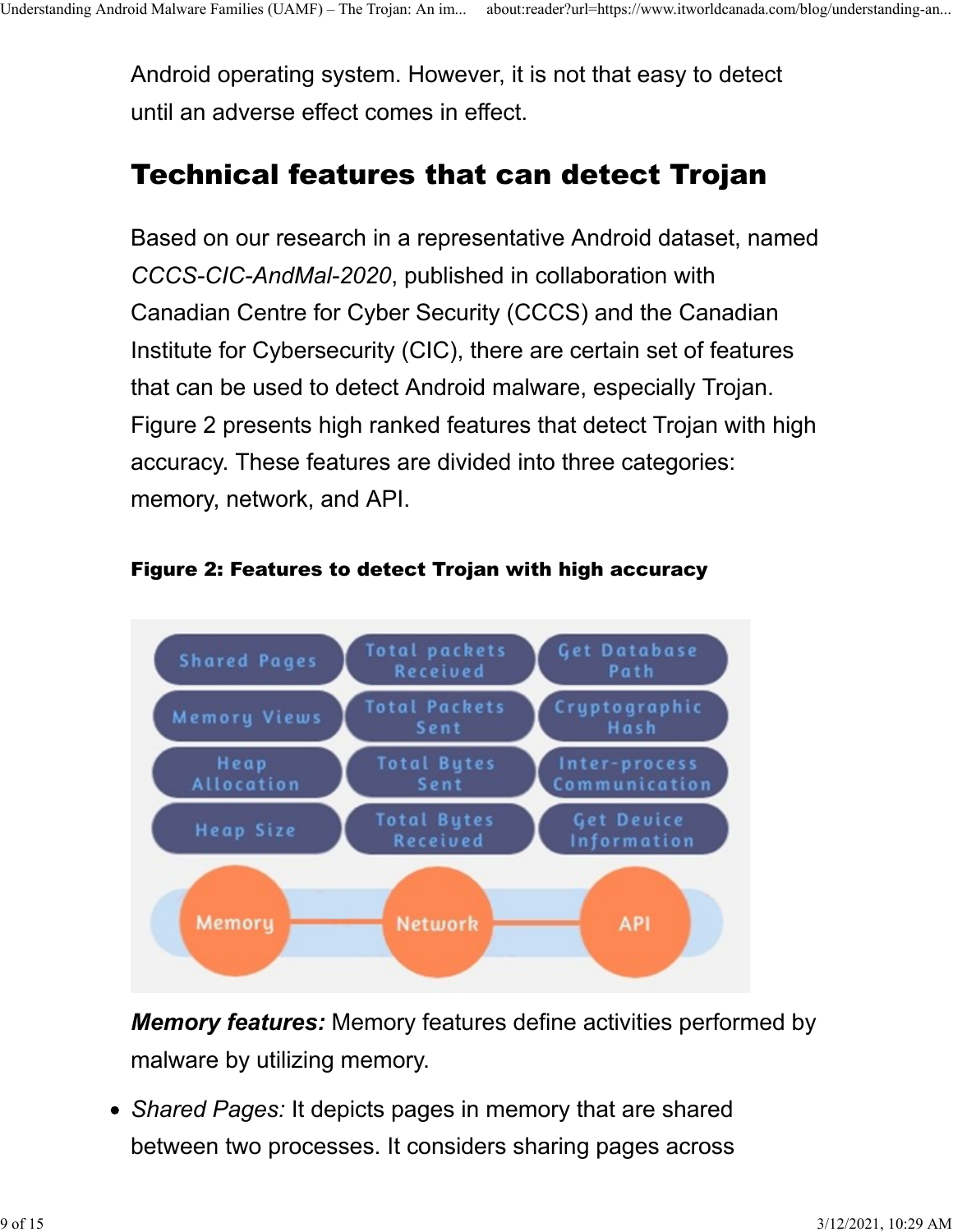processes. Malware always involves many processes that communicate with each other and share memory. This way, malware utilizes high memory usage, usually heats the phone, and drains the battery faster.

- *Memory Views:* Memory views are related to memory leaks in applications. Memory leak is a flaw that is exploited by the Trojans.
- *Heap Allocation:* Heap is an area in memory which is dynamically allocated to apps on execution. Simply put, memory used by an Android application during execution is called heap. Heap allocation keeps track of the Android application. Trojan malware families utilize a lot of heap memory because they perform a massive number of activities on execution. These activities include communicating with attacker machines, visiting websites, and interacting with other processes.
- *Heap Size:* As indicated by the name, heap size represents the amount of heap memory used by Android applications. Trojan takes a larger heap size to perform malicious activities.

*Network features:* Network features describe the data transmitted and received between other devices on the network. It indicates foreground and background network usage.

- *Total Packets Received:* It presents a total number of packets received at the corresponding time interval.
- *Total Packets Sent:* It presents a total number of packets transmitted at the corresponding time interval.
- *Total Bytes Sent:* It presents a total number of bytes transmitted at the corresponding time interval.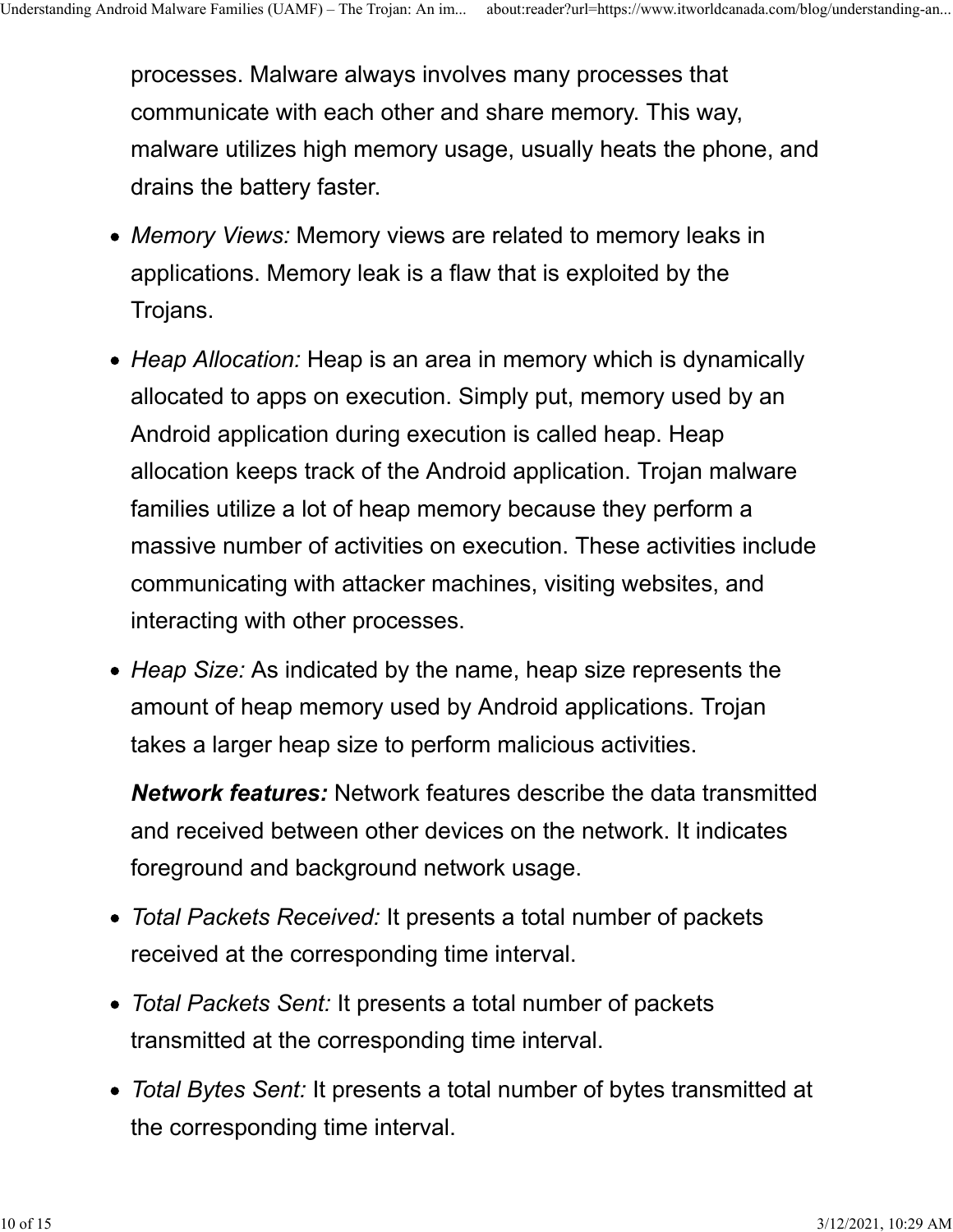*Total Bytes Received:* It presents a total number of bytes received at the corresponding time interval.

*API features:* Application Programming Interface (API) features delineate the communication between two applications. Whenever a user browses some information in a browser, checks weather forecast, sets a timer, or uses Twitter on phone, he is using an Android API in the background.

- *Get Database Path:* This API is used to access and steal data from databases. Trojan malware families attempt to steal confidential information stored in databases, especially banking databases. The purpose is to obtain username and passwords of bank users to perform money frauds.
- *Cryptography Hash:* Cryptography hashes are used to encrypt data before transmission for security purposes. Some Trojan families strive to obtain the algorithm used for hashing so that secured data can be decrypted.
- *Inter-process Communication:* As clear from the name, this API contains the details of communication between two processes. By sniffing the inter-process communication, Trojan families try to bind malicious processes and fork new threads to legitimate processes. As a result, malicious processes and threads are executed along with legitimate processes.
- *Get Device Information:* Trojan families try to get critical device information such as settings, IP addresses, and IMEI numbers. This information is used to identify the type of device and network used by the user. Further, it is helpful to reveal services performed by the operating system and applications installed on the device.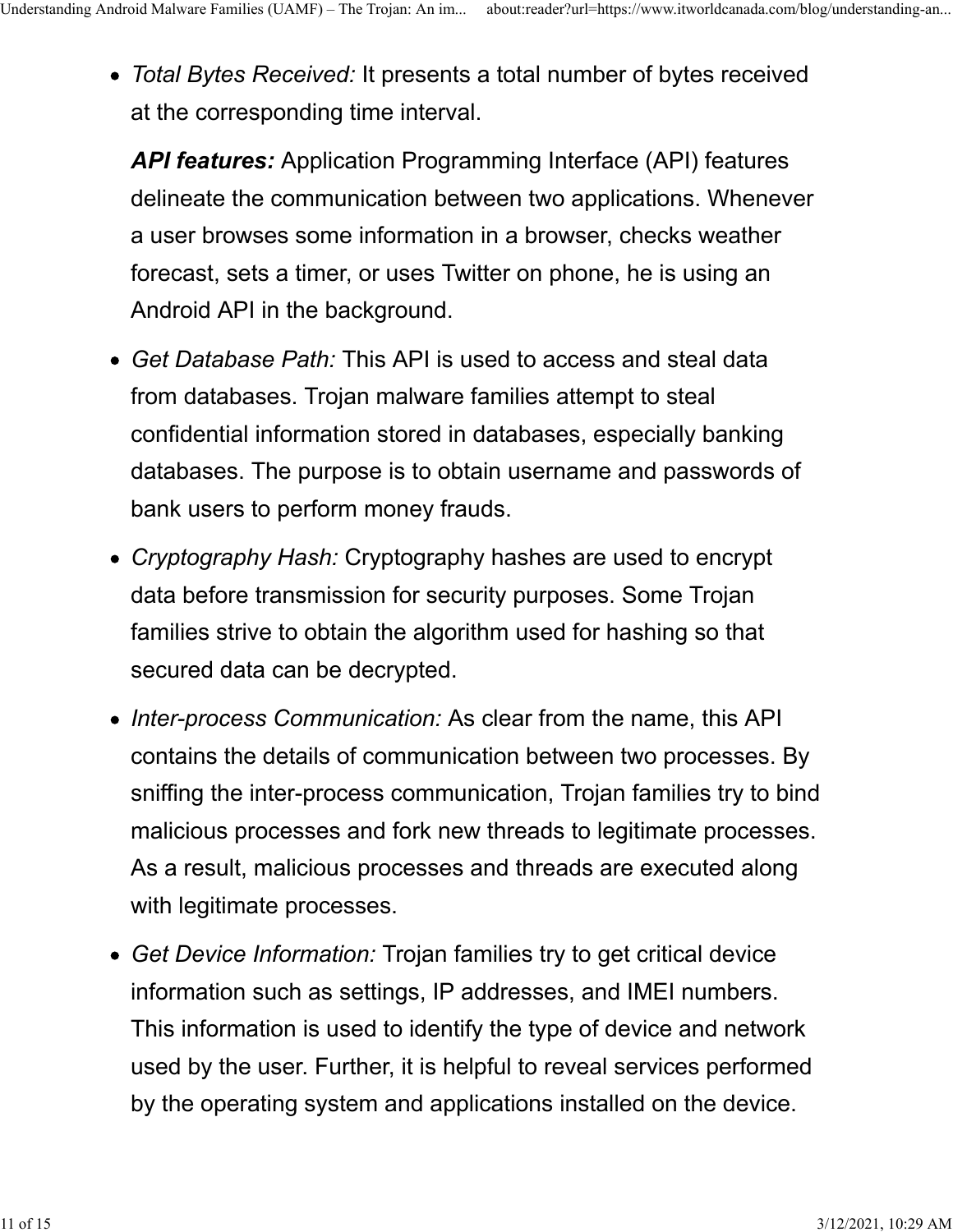# What to do if your device is infected with Trojans?

To stop the Trojans from doing any further damage to the device, it is important to remove them by following the steps mentioned below:

- *Identify unwanted applications that you did not install:* The easiest step is to identify and uninstall all unwanted applications that are installed without your permission and knowledge. This will also free phone memory and make the device faster. Although this step does not completely remove the Trojan from the device, but it prevents any further damage.
- *Reboot the device in safe mode:* Power off the device and reboot it in safe mode. Every Android phone has different options to restart in safe mode. Some phones provide a direct option to do so whilst others do not. So, you need to find the option on your phone to reboot in a safe mode.
- *Restore an earlier backup:* Most people do not take backup of their phone data. It is helpful to uninstall all data from the infected device and restore everything from a backup.
- *Factory reset:* If nothing works, the last step is to perform a factory reset. This will delete every installed application, settings, and data from the phone and revert the phone to a bare state.

### Preventive measures to protect your device

Here are some imperative preventive measures that can be adopted to protect your device from the havoc created by Trojan Malware.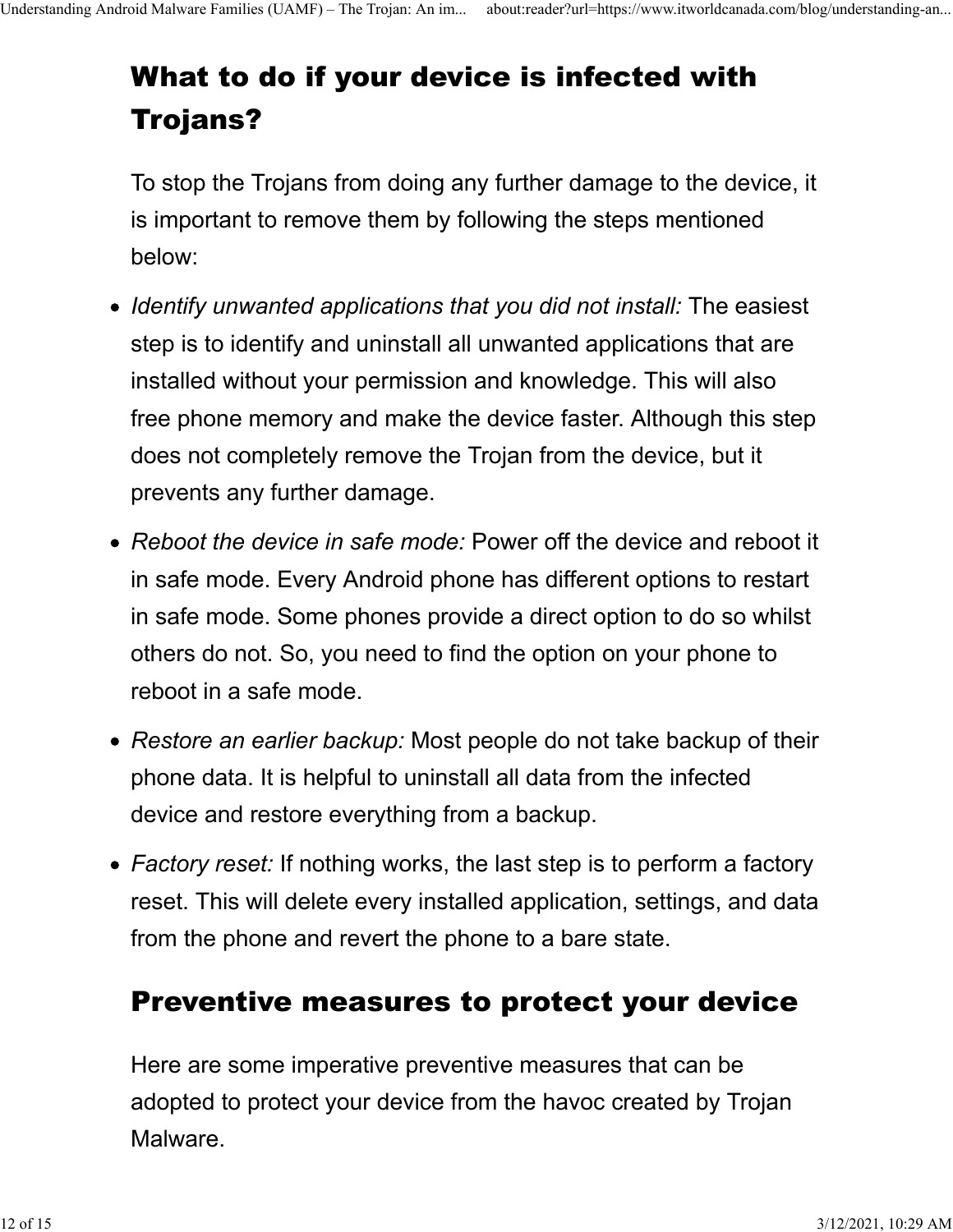- *Use secure Wi-Fi connection:* Never connect to the free Wi-Fi available in public places. Always prefer to use a secure and password-protected Wi-Fi access point.
- Install applications from a verified source: Avoid using third-party applications. Even all applications in Google Play Store are not secure. As a user, you need to be aware of installing only legitimate applications.
- *Check application permissions:* Some applications request unnecessary permissions before installation. For example, an application meant for photography requires access to a camera and gallery which is understood. What if it is also requesting permission for accessing Wi-Fi state and device settings? You need to deny such permissions.
- *Update the operating system and applications:* It is the rule of thumb to update all applications and operating system to the latest version available.
- *Beware of phishing messages:* Do not click any links in any suspicious messages and emails. These links are intended to redirect the victim to malicious websites, software downloads, and other malicious activities.
- *Use strong passwords:* Always use strong and complicated passwords. Never use the same password for multiple accounts.

### Conclusion

This article brings forward the fundamentals of Trojan malware categories and families. It is equipped with malicious functions performed by Trojans on the target device. We established imperative indicators of compromise that point to the fact that the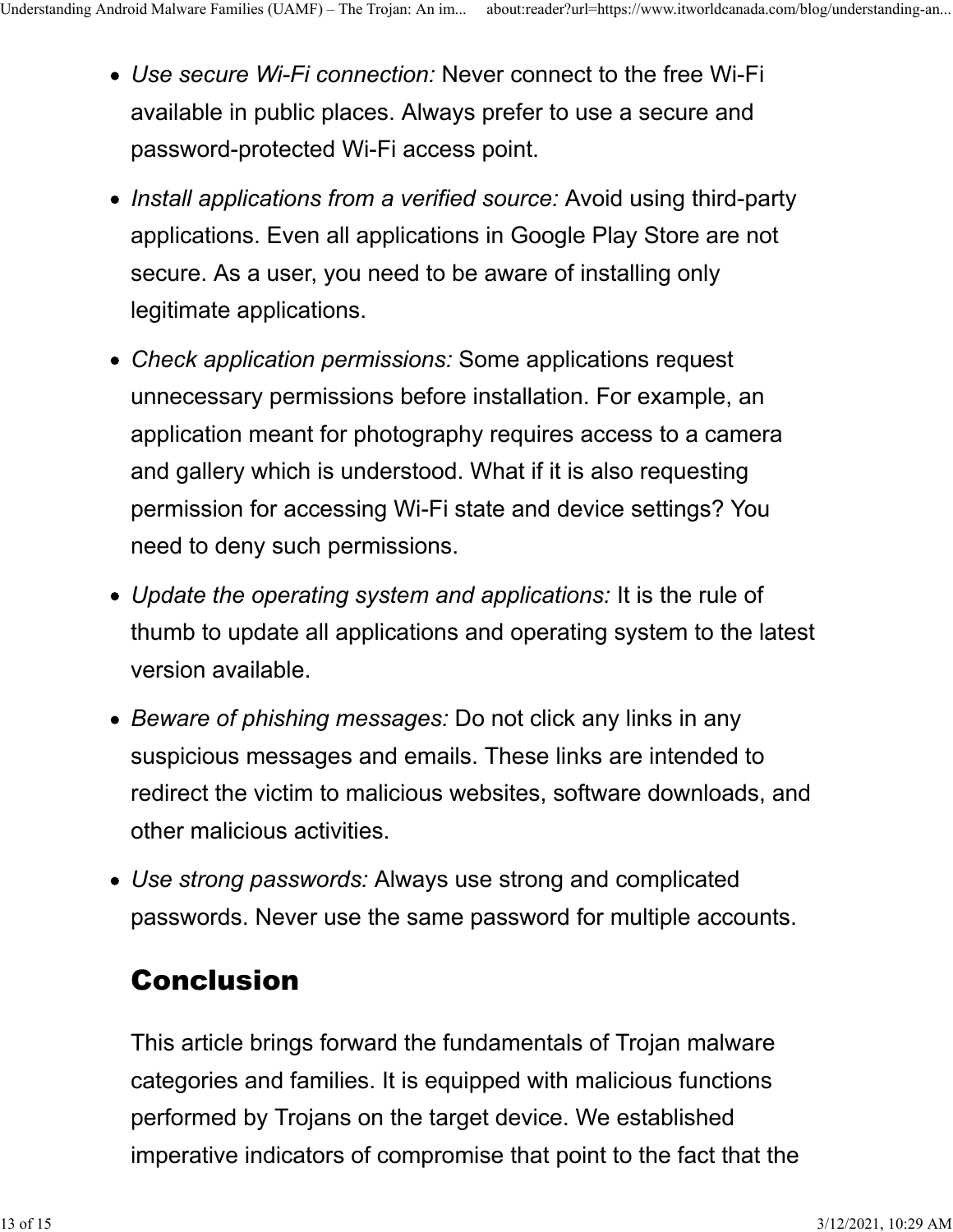phone is infected by Trojan families. Based on our public dataset on Android malware, named *CCCS-CIC-AndMal-2020*, we open on technical features that are extremely useful to detect Trojan families. We divided these features into three types: memory, network, and API. As a non-technical person, every smartphone user must know the things that can be done if a Trojan is detected on a smartphone. We introduce the primary steps that can be performed if a Trojan is detected. Finally, the article introduces preventive measures to protect the device. The next article of the UAMF series will dig into ransomware (a crypo-locker) and scareware (a fear coaxer) malware categories.

#### **Would you recommend this article?**

### **Thanks for taking the time to let us know what you think of this article!**

We'd love to hear your opinion about this or any other story you read in our publication. **Click this link to send me a note →**

**Jim Love**, Chief Content Officer, IT World Canada

#### **Related Download**